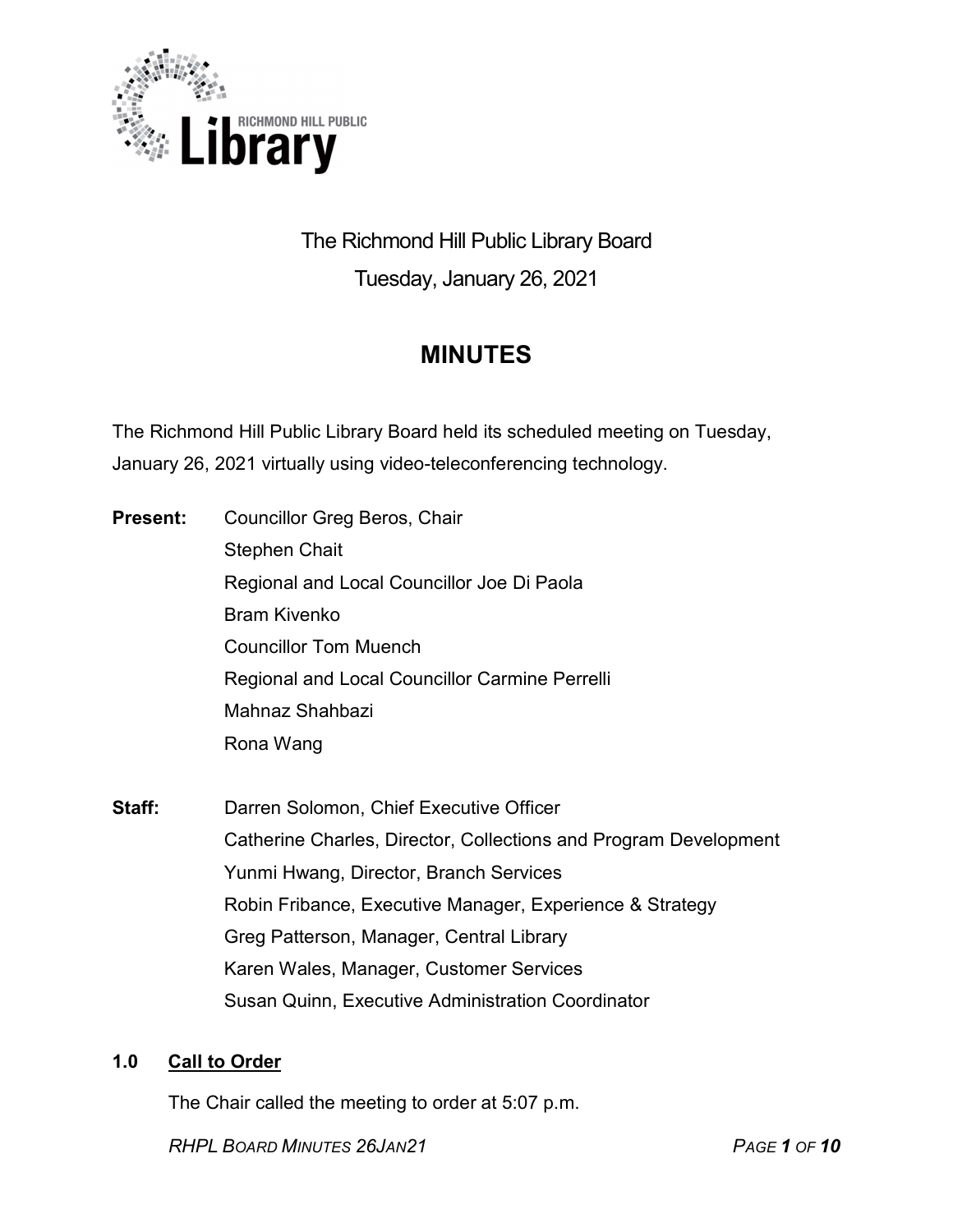# 2.0 Regrets

Frank DiPede (made several attempts to connect but was unsuccessful due to technology issues)

#### 3.0 Adoption of Agenda

Motion:

21:01

Moved By:

Councillor T. Muench

#### Seconded by:

Regional and Local Councillor C. Perrelli

THAT the Agenda of January 26, 2021 be adopted.

#### CARRIED UNANIMOUSLY

# 4.0 Disclosure of Pecuniary Interest and the General Nature Thereof

There were no disclosures of pecuniary interest.

#### 5.0 Minutes

#### 5.1 Library Board Minutes – September 22, 2020

#### Motion:

21:02

#### Moved By:

S. Chait

#### Seconded by:

B. Kivenko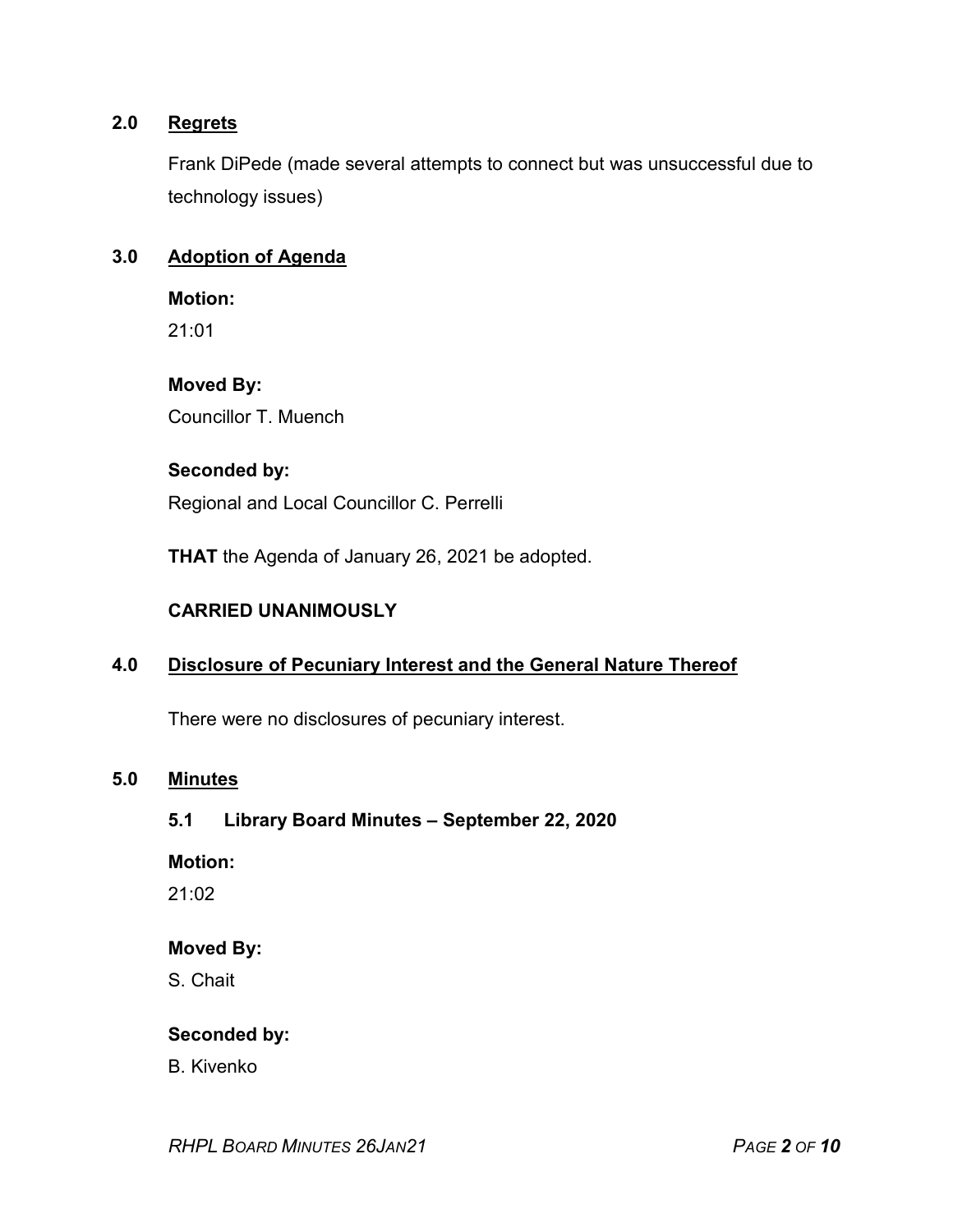THAT the Minutes of September 22, 2021 be adopted

# CARRIED UNANIMOUSLY

#### 6.0 Presentations

6.1 Melanie Dugard, Principal, Grant Thornton

Re: 2019 Audited Financial Statements

Motion:

21:03

#### Moved by:

S. Chait

#### Seconded by:

Regional and Local Councillor C. Perrelli

THAT the presentation on the Richmond Hill Public Library 2018 Audited Financial Statements by Ms. Dugard be received for information.

# CARRIED UNANIMOUSLY

# 7.0 Reports

Accessible documents can be accessed through the RHPL website > Your Library > About Us > Library Board

On a motion moved by S. Chait, seconded by Regional and Local Councillor C. Perrelli the Board consented to adopt all of the staff recommendations in items 7.1, 7.2, 7.3, 7.4, 7.6 and 7.7 without further discussion or motions. Item 7.5 was reviewed and discussed.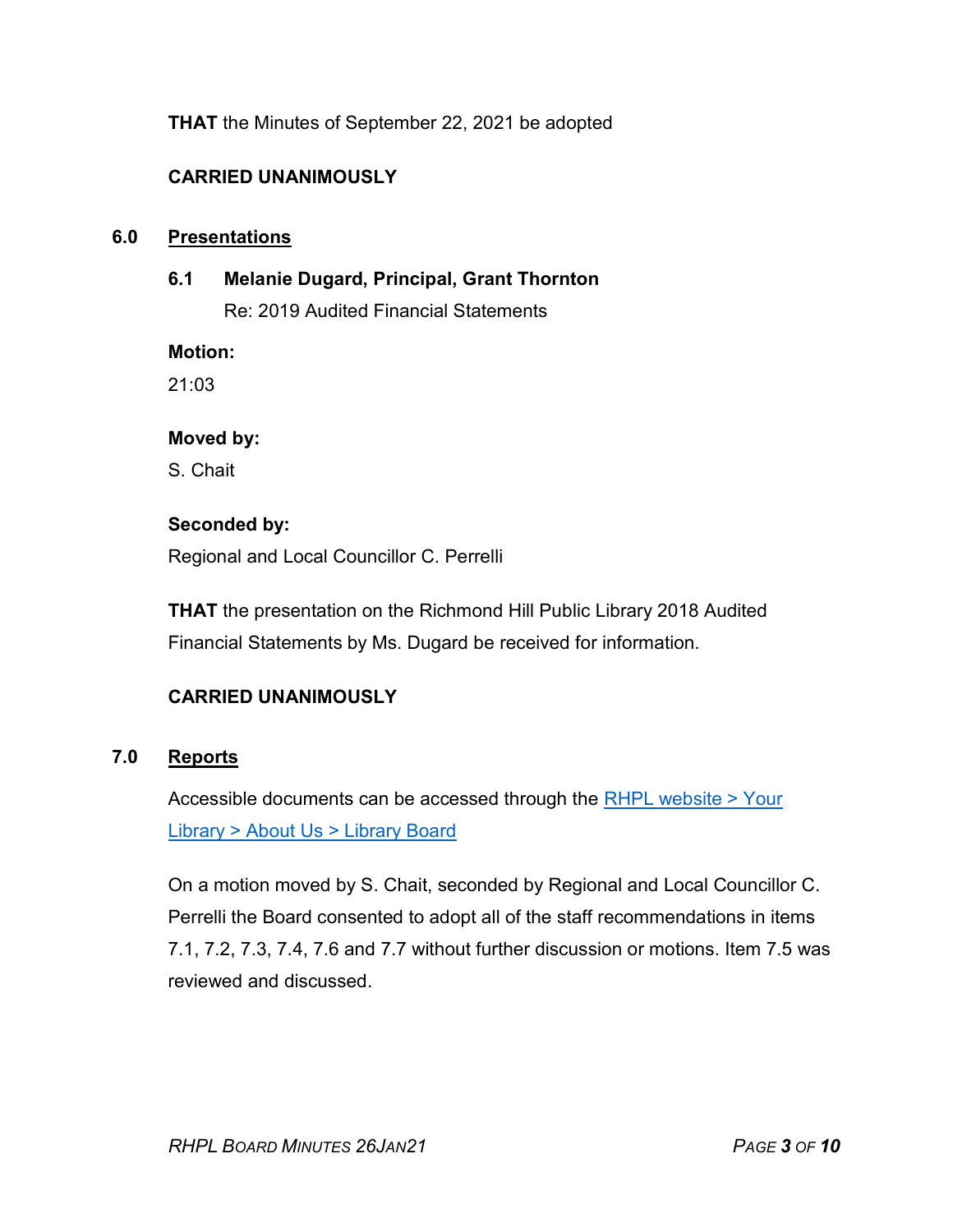# 7.1 2019 Audited Financial Statement Report SRLIB21.01

#### Motion:

21:04

# Moved by:

S. Chait

# Seconded by:

Regional and Local Councillor C. Perrelli

That the 2019 Audited Financial Statements be approved; and

That the Board Chair and Chief Executive Officer be authorized to sign the Financial Statements; and

That the report from Grant Thornton regarding the Report to the Board of Directors: Audit Strategy and Results, for the year ended December 31, 2019, be received.

# CARRIED UNANIMOUSLY

# 7.2 2020 Year-End Capital Account Closures Report SRLIB21.02

Motion:

21:05

# Moved by:

S. Chait

# Seconded by:

Regional and Local Councillor C. Perrelli

That the Library Board approve the closure of the following 5 capital projects and that all unexpended monies be returned to City Reserves: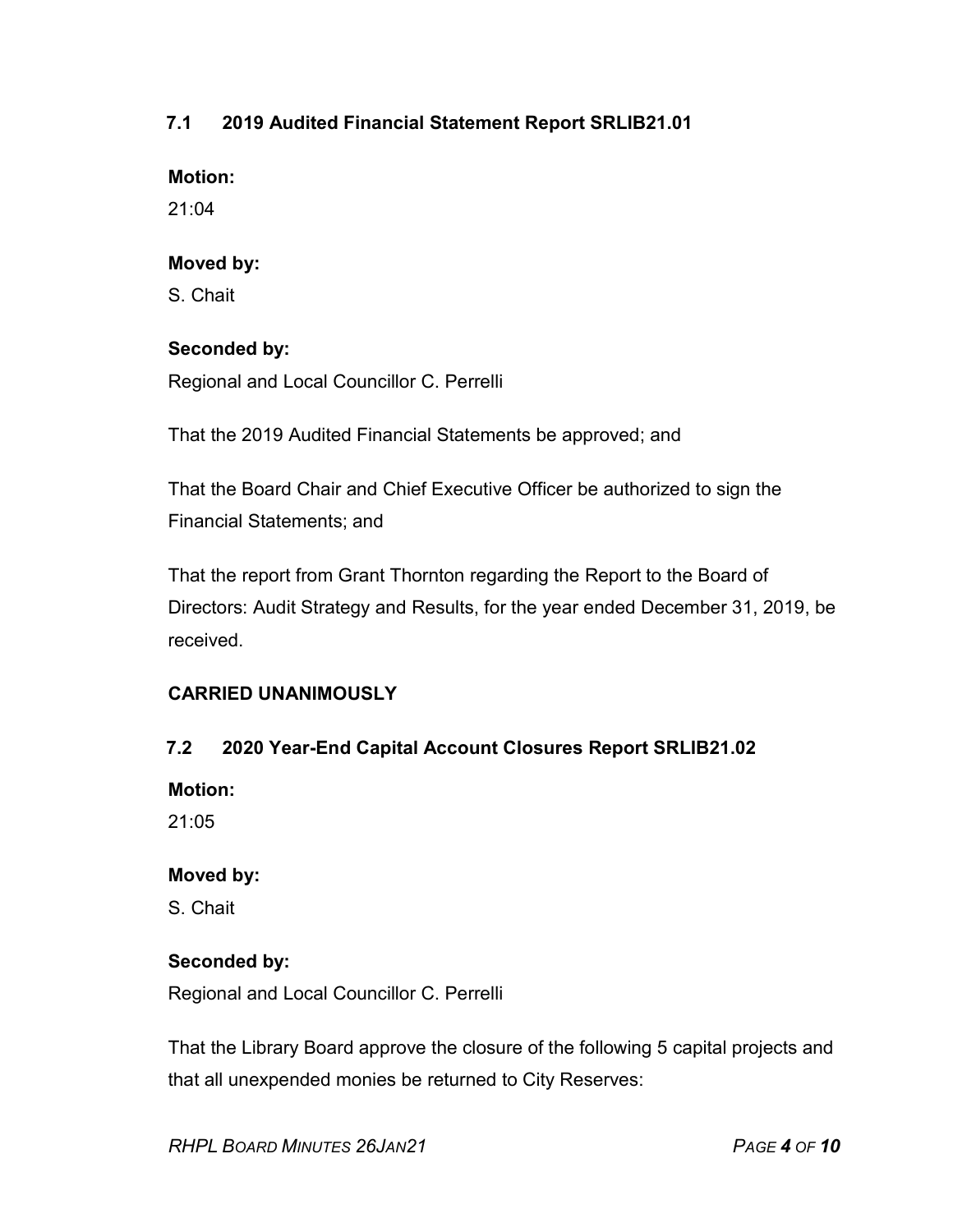- $\circ$  P/000285.01 2017 Intranet TE;
- o P/000419.01 2018 Local History Archival Software CO;
- $\circ$  P/000420.01 2018 Collection Development CO;
- $\circ$  P/000424.01 2018 Workstations & Peripherals TE;
- $\circ$  P/000616.01 2019 Local History Room Scanner IS

# CARRIED UNANIMOUSLY

# 7.3 RHPL Response to COVID-19 Report SRLIB21.03

Motion:

21:06

#### Moved by:

S. Chait

# Seconded by:

Regional and Local Councillor C. Perrelli

That the RHPL Response to COVID-19 Report dated January 26, 2021 be received for information.

# CARRIED UNANIMOUSLY

# 7.4 Strategic Planning Steering Committee Report SRLIB21.04

# Motion:

21:07

# Moved by:

S. Chait

# Seconded by:

Regional and Local Councillor C. Perrelli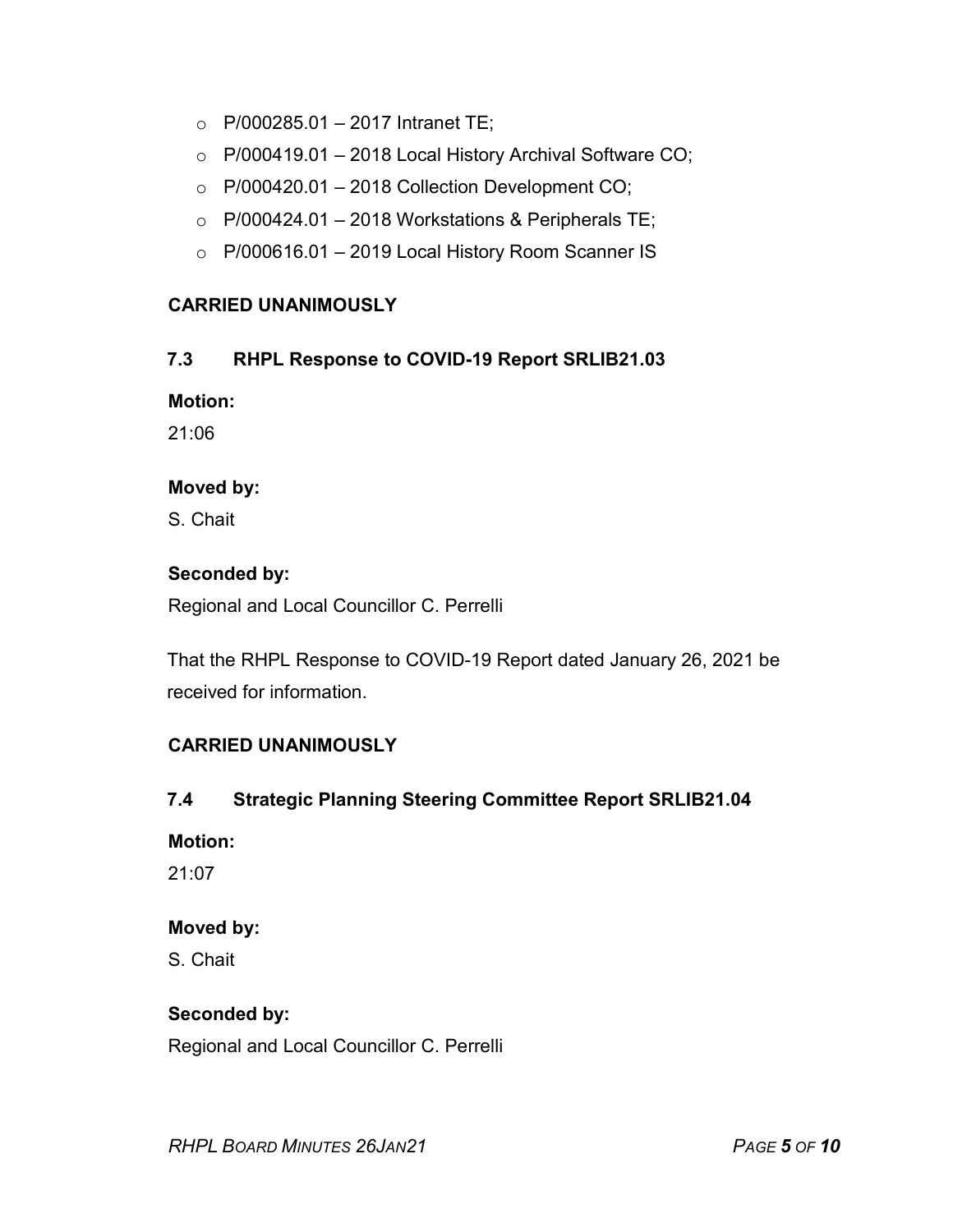That the Richmond Hill Public Library Board form a Strategic Planning Steering Committee to guide and champion the Library's strategic planning process.

# CARRIED UNANIMOUSLY

# 7.5 Customer Privacy Policy Update Report SRLIB21.05

Motion:

21:08

# Moved by:

S. Chait

# Seconded by:

Regional and Local Councillor J. Di Paola

That the Policy update be referred back to staff for additional information.

# CARRIED UNANIMOUSLY

# 7.6 2020 Annual Health & Safety Policy and Program Report SRLIB21.06

Motion:

21:09

# Moved by:

S. Chait

# Seconded by:

Regional and Local Councillor C. Perrelli

That the 2020 Annual Health and Safety Program Report be received for information; and

That the Library Board receives the City of Richmond Hill's Respect in the Workplace Policy as the policy to supersede the Library's Respect in the Workplace – Harassment & Violence Policy.

RHPL BOARD MINUTES 26JAN21 PAGE 6 OF 10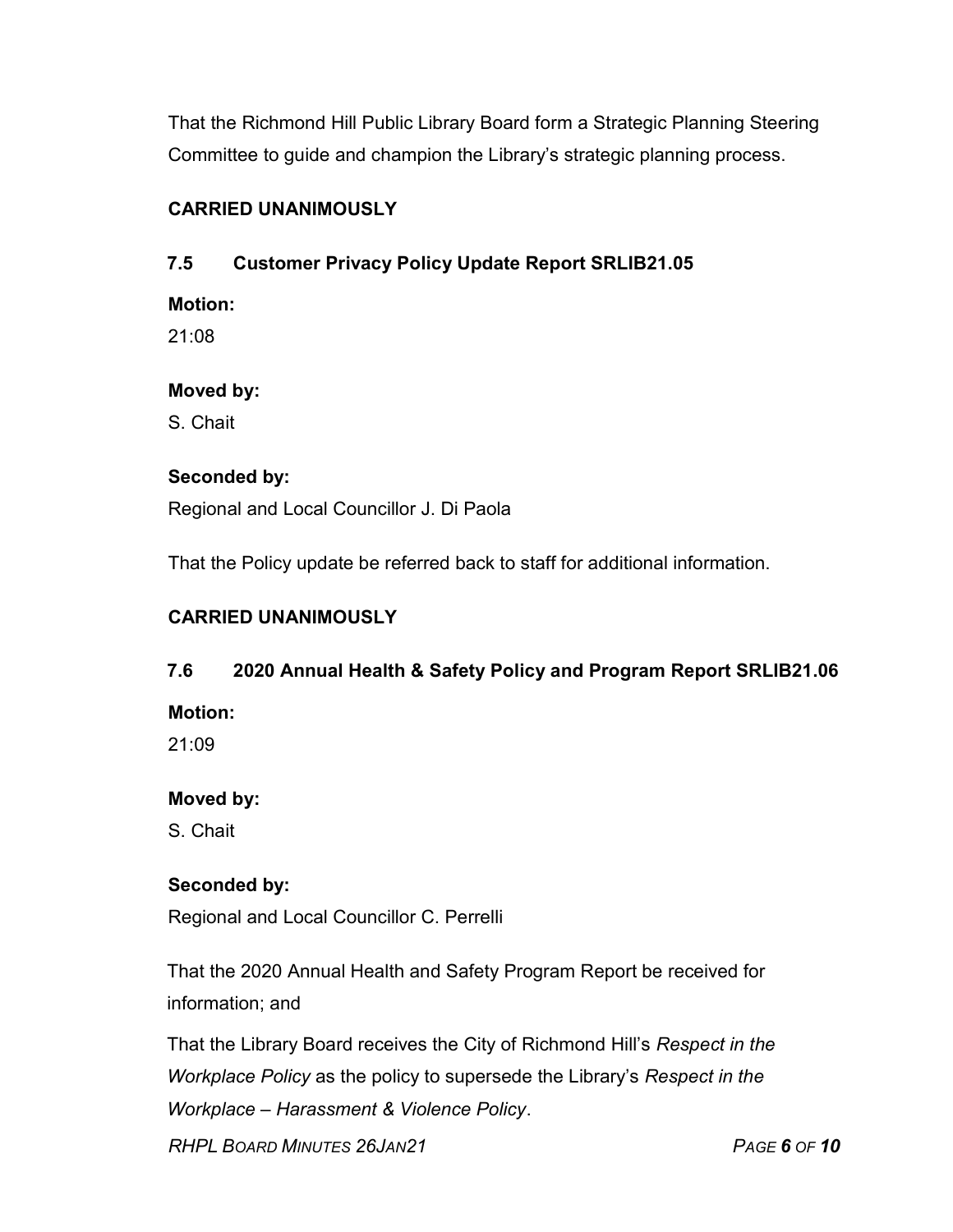# CARRIED UNANIMOUSLY

# 7.7 2020 Annual Accessibility Policy and Program Report SRLIB21.07

#### Motion:

21:10

#### Moved by:

S. Chait

# Seconded by:

Regional and Local Councillor C. Perrelli

That the 2020 Annual Accessibility Program Report be received; and

That the Library Board receive the City of Richmond Hill Accessibility Policy as the policy to supersede the Richmond Hill Public Library Accessibility Policy.

# CARRIED UNANIMOUSLY

# 8.0 Resolution to Move Into Closed Session to consider matters relating to:

# 8.1 Personal matters about an identifiable individual

Motion:

21:11

# Moved By:

Regional and Local Councillor C. Perrelli

# Seconded by:

Regional and Local Councillor J. Di Paola

**THAT** the Board move into Closed Session to consider personal matters about an identifiable individual.

# CARRIED UNANIMOUSLY

RHPL BOARD MINUTES 26JAN21 PAGE 7 OF 10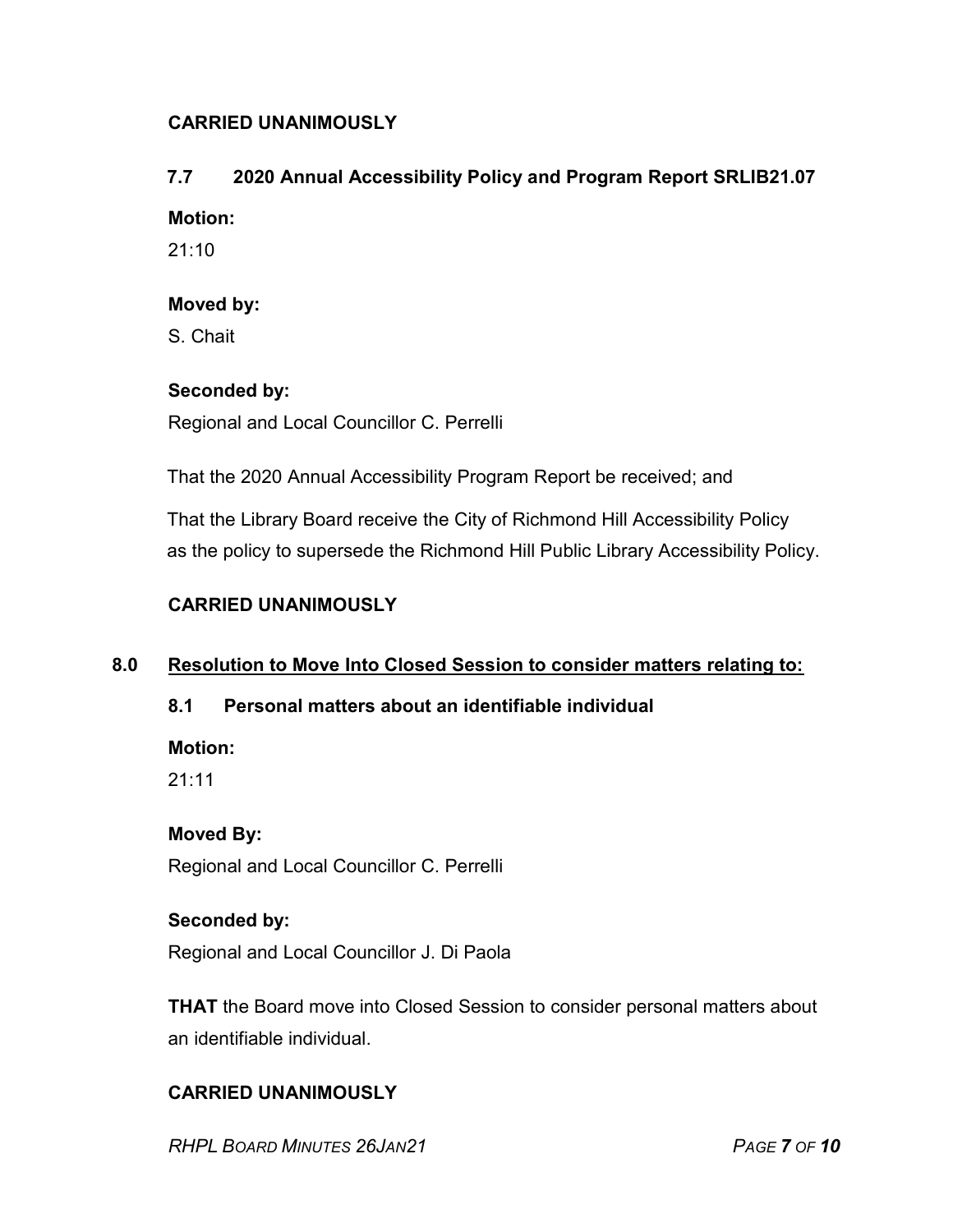At 5:30 p.m. the Board moved into Closed Session.

# 9.0 Resolution to Reconvene in Open Session

# Motion:

21:12

# Moved By:

S. Chait

# Seconded by:

Councillor T. Muench

That the Board reconvene into Open Session.

# CARRIED UNANIMOUSLY

At 5:36 p.m. the Board returned to Open Session

# 10.0 Authorization for Trustee Absence

M. Shahbazi was absent from the regularly scheduled meetings of the Board for March, April, May, June and September 2020.

# Motion:

21:13

# Moved By:

Regional and Local Councillor C. Perrelli

# Seconded by:

Regional and Local Councillor J. Di Paola

THAT the absences of M. Shahbazi for five consecutive months be authorized as required by section 13(c) of the Public Libraries Act.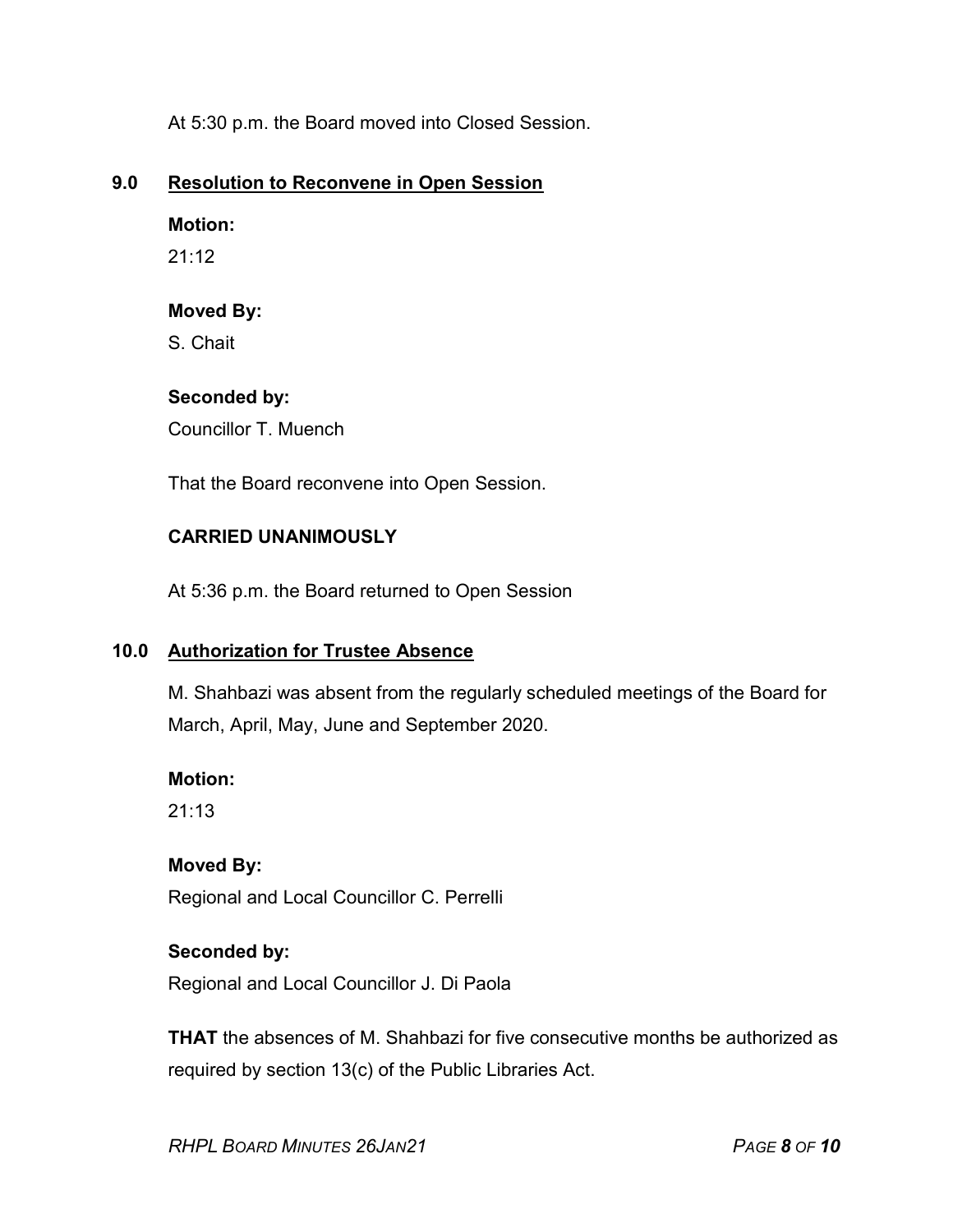# CARRIED UNANIMOUSLY

# 11.0 Member Announcements

Regional and Local Councillor J. Di Paola congratulated RHPL staff on their 2021 Budget that was in line with the City's target operating budget increase. Councillor T. Muench also thanked RHPL staff and fellow board members on the 2021 Budget.

# 12.0 Date of Next Meeting

The next Regular Meeting of the Library Board will be held on:

Tuesday, February 23, 2021 at 5:00 p.m. virtually using video-teleconferencing technology.

#### 13.0 Adjournment

Motion:

 $21:14$ 

# Moved By:

Councillor T. Muench

#### Seconded by:

Regional and Local Councillor C. Perrelli

**THAT** the meeting be adjourned at 6:02 p.m.

# CARRIED UNANIMOUSLY